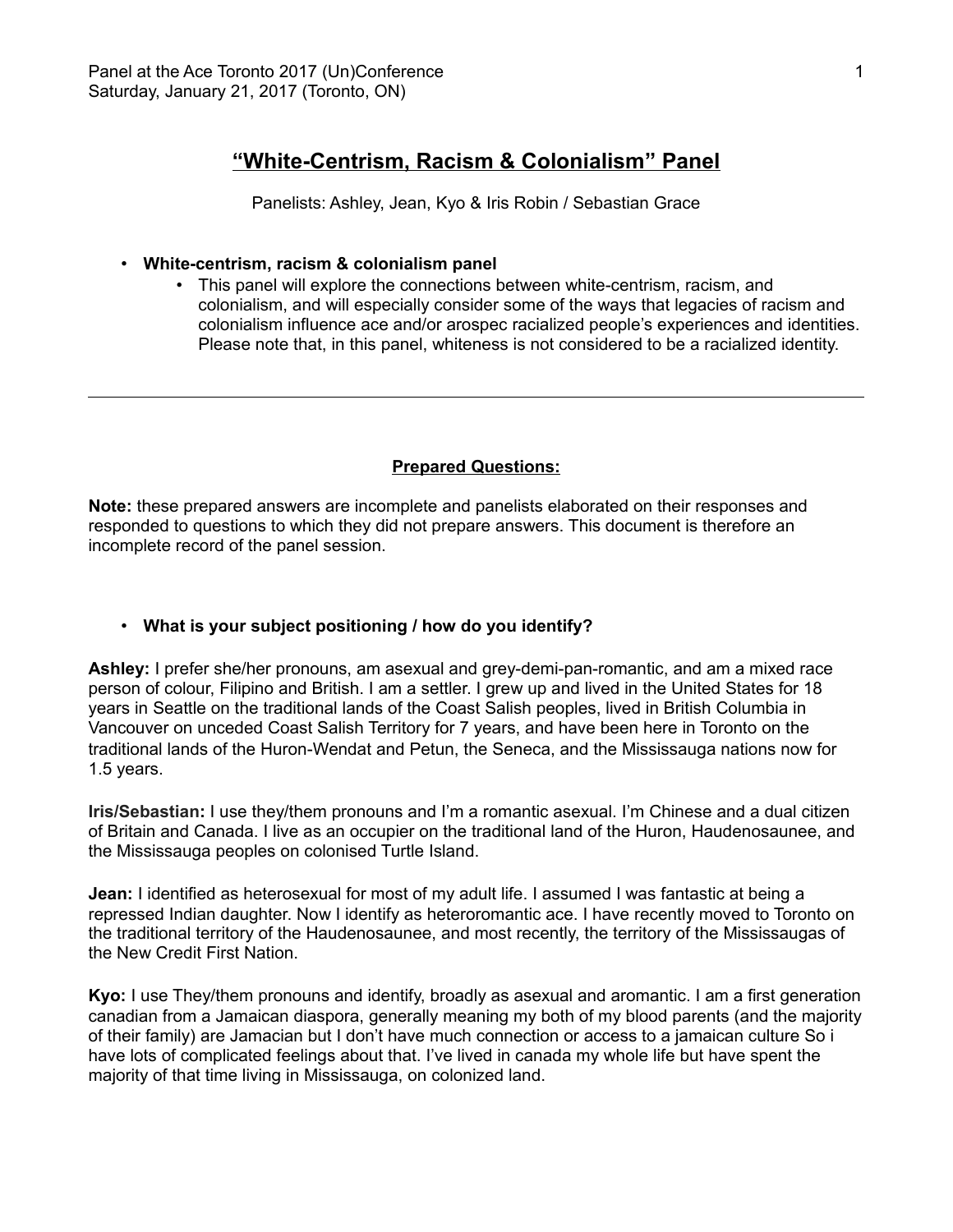## • **Colonialism is, of course, a complex and multi-layered system that would take a very long time to adequately define -- but, for those of us who may be unfamiliar with the concept of colonialism, what is a broad/general definition of colonialism?**

**Ashley:** In the most basic sense, colonialism is the act of a political power taking over another space (land, nation, country, territory, etc) by force, violence, and oppression. This taking over of space is not merely geographical, it also includes the imposition of worldviews, knowledge systems, cultural and religious beliefs, etc. and the normalizing and privileging of these systems over the original systems of that landscape. Canada is a settler colonial country; this land (North America) -- what the Indigenous peoples call Turtle Island -- was taken by European powers by force and violence from its original inhabitants, the Indigenous peoples, and the colonial power that came to be known as Canada settled here permanently rather than leaving.

## • **What are some of the legacies of colonialism that influence racialized peoples and how Western society imagines/perceives racialized identities?**

**Ashley:** Colonialism has created an "us" versus "them" dichotomy that presents the white cis-gender heterosexual subject, and particularly the male, as the ideal, the rational, the normal, the superior, the "us", while the "them" are those who do not fit into colonialism's image of superiority and normativity. This "them" includes those who are not white. Racialized peoples, such as Filipinos, were labelled by colonialism as Other, as to be feared, as strange, savage, inferior, and as in need of the "civilizing powers" of Europe, as people who needed to be destroyed, removed, and/or assimilated into the white European body politic.

**Jean:** The effects of colonialism imagining the coloured body as "other" (distinct from the dominant white norm) is still evident in Western popular culture and media. Disney has always been my go-to for watching the progress of minority narratives in mass media. I think Jasmine, Pocahontas, and Mulan are all interesting characters to study in depth—but I'm especially fascinated by Jasmine.. And to preface, the producers, directors, and writers are all white men (for the most part American-born). Jasmine's iconic dress is beautiful and exotic, and she always seems to be in a state of undress with her shoulder straps at the sides of her arms and the material of her clothes suggestively sheer. The exoticism of the film's setting may be the reason why Jasmine is the first Disney princess to be depicted not only sexually, but self-aware of an outside gaze seeing her as sexual. In the scene where Jafar finally becomes sultan and has literally enslaved Jasmine, she seduces Jafar as a distraction for Aladdin to hopefully rescue her. The film somehow normalizes viewing a non-white person as exotic and clearly sexual, and also within the context of servitude.

### • **What are some of the legacies of colonialism that influence how Western society imagines/perceives sexuality, sexual identities, and/or sex?**

**Ashley:** The contributors to the anthology *Queer Indigenous Studies* argue, very eloquently, that heteronormativity is a product of colonialism, that is, that heteronormativity is a perception that was asserted and normalized when the colonizers came to this land. Heteronormativity is the belief that heterosexuality is the only natural or normal sexual orientation, and that there are two genders -- male and female -- that have particular described and natural roles. Despite the fact that Western society is very hypersexual, with sex being advertised to us in music, movies, advertisements, and beyond, colonialism has also asserted the idea that sex is taboo and something to be hush hush or ashamed about, especially if it is done outside of marriage.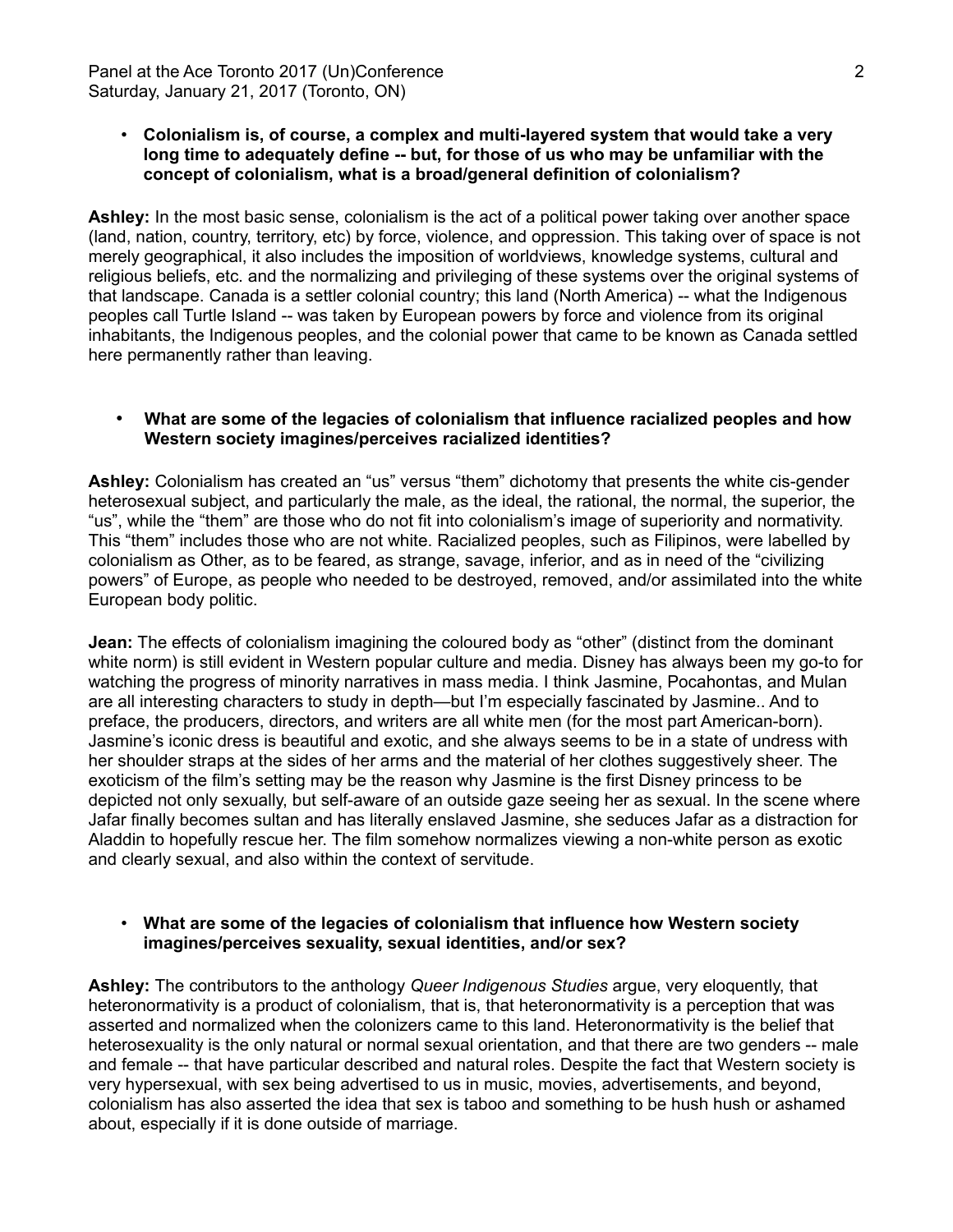## Panel at the Ace Toronto 2017 (Un)Conference 3 3 Saturday, January 21, 2017 (Toronto, ON)

**Jean:** To build off of Ashley's point that heteronormativity is a product of colonialism and is oversaturated in our media, I was thinking about how we've recognized (as producers and consumers) that "sex sells," but what *type* of sex sells? I'm more and more convinced that when corporations employ a "sex sells" model, they're doing more than just "everyone likes sex." What they're really selling us is objects to "help us" visibly identify as heterosexual—which also means that the viewer needs to first of all identify as their biological or born gender and then ascribe to the normative sexuality. Corporations have found that *heterosexual sex* sells. Consider your favorite Ford commercial. Hold the image in your head of that heavy pickup truck, beautiful white exterior, bold FORD logo across the side, reeling through a dirt road promising some hardcore adventure, then cut to multiple car-porn shots when the voiceover starts. The man has a deep, husky, guttural voice telling you many things, especially that he is THE MAN, but ultimately that you need to buy the truck. Why? Because he's the manliest man you'll ever hear speak in your life and he owns a truck. If you think you're a man and want to showcase how man-ish you are, buy this truck. Combine this Ford commercial with images you have of motorcycles (advertisements, films, calendars etc.)— and we take a step in the direction of selling both gender and sex in advertisements. And most of our other car commercials, if they're not about being a man or getting a girl, they're about happy husbands and wives with their happy children living a happy life.

## • **What are some of the legacies of colonialism that influence how Western society imagines/perceives love and romance?**

**Jean:** The boundaries of acceptable exploration/identification love and romance within a Western context seems to be fully controlled (dominated) by white narrators (in terms of books/films with the biggest audiences). In popular media, these narrators invest a lot of energy defining normal sexuality and sex as monogamous, heterosexual partners, coupled with clear gender markers or gender stereotypes. These standard narratives include a man and a woman falling in love, they face some troubles, but ultimately they will be exclusively together. Any other outcome ends in death or some other terrible unknown. This is an impossibly large generalization, but I think the patterns still exist. If you take a look at the top 25 or 50 or 250 romance films on any mainstream film website, you are actually looking at a list of men falling in love with women over and over again—equally problematic is that their relationship always has a sexual undercurrent, and when sex is absence, the narrative has to address this absence: does she suffer from trauma? Is he ill and doesn't want to involve her in a serious relationship? Or maybe it's a one sided love? The relationships between children are probably the only type of romantic narratives that does not incorporate sex (and usually sexuality), because of the taboo for children x sex.

## • **From your own experience and viewpoint, in what ways do you find racism and ace- and aro- phobia to converge?**

**Ashley:** From my own viewpoint, people of colour often have stereotypes of over-sexualization and sexual openness violently placed onto us, and stereotypes like this can influence how individuals respond when a person of colour identifies as ace. These stereotypes of the overly sexual person of colour can cause individuals to deny a person of colour's asexuality. Some common stereotypes surrounding Filipino women and sexuality more specifically include that we are sexually "easy". Tied to this idea of being easy, there is the stereotype that we are gold-diggers who want to find a man who will provide us with all kinds of high-end material goods and, if we voice sexual and/or romantic attraction for a non-Filipino man, then there is the stereotype that we are sexually driven by the desire to get foreign citizenship (to a "Western" "first-world" country, say, to the United States, Britain, or Canada), that this is our incentive for and motivation behind being so sexually open.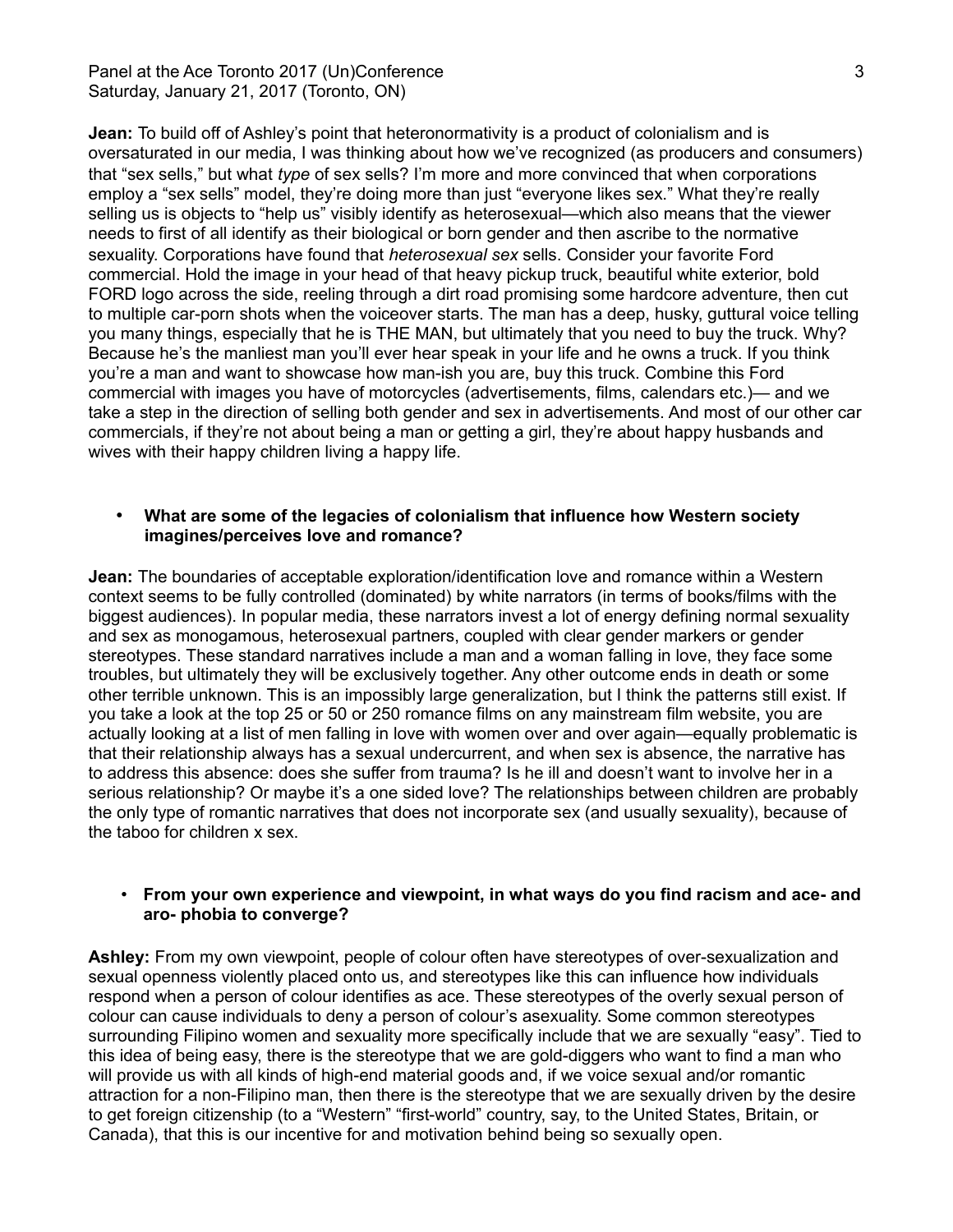Panel at the Ace Toronto 2017 (Un)Conference 4 Saturday, January 21, 2017 (Toronto, ON)

**Iris/Sebastian:** From my experience, westerners stereotype East Asian people. Women are assumed to be submissive and eager to please and men are assumed to be impotent and therefore emasculated. I've had people come up to me, assume I'm a woman and assume that I have no sexuality of my own, and that I exist only to please them. And that made it difficult for me to claim asexuality as an identity on my own terms, because the asexuality of East Asian women and femaleperceived people is so often assumed in the context of another person's sexual pleasure.

**Jean:** Generally, the Indian community that I have been a part of have a "if we don't talk about it, it doesn't exist" mentality about sex and sexuality (to the point where sexual violence, even when the victim openly points out a perpetrator, would not be addressed). Because of cultural taboos regarding both sex and sexuality, it is very difficult to explore and understand what a non-heteronormative relationship looks like. Most of my workplaces have been fairly white-dominant, so I am usually registered immediately as a girl who will be married very quickly—my co-workers usually want to know how soon. I usually laugh along not recognizing how I'm actually helping my white coworkers perpetuate misunderstandings of both sexuality and race. I was most aware of "ace-phobia" while working in Korea. In Korean popular media—Korean dramas actually have characters that self-declare as ace, but their asexuality is realized as a neurosis that will be cured with a little bit of time with the opposite sex (It's Ok It's Love 2014; Jealousy Incarnate 2016). I really hope not, but there is a possibility that if I had identified as ace while I worked in Korea—people may have related back to ways dramas have portrayed aces and think "I know about this…we'll find a boy for you. All will be well and you will be fixed".

**Kyo:** Coming from the experience of someone who is black and perceived gender has greatly changed the reactions people express. Particularly in the context of speaking about how black bodies are generally read by society. It's actually quite strange how the Hyper-sexualization and/or fetishization and desexualization of bodies sort of play out, but I'm speaking about how people have read me personally; sometimes as being male and sometimes as being female, sometimes by multiple people in the same instance despite the fact that I don't identify as either. Black men are often read as being sexually aggressive, innately sexual beings, and while black women are often also coded as sexually aggressive it plays out in very different ways because of misogyny, misogynoir (the overlap of misogyny and racism) and patriarchy. Black bodies, particularly black women are also often marked as being undesirable, even within black communities. I think that the way society has built up these expectations around sexuality and how sexuality is to be performed really doesn't give room for racialized bodies to take up identities like asexual or aromantic. I have very particular memories of hearing things like how homosexuality or bisexuality were "white" things, Personally I don't think these facts made coming to an ace identity particularly difficult for me, I suppose i was and still am occasionally living in a bubble but when i joined the ace community is when i started seeing more of the convergences.

• **There is often a privileging of white voices in feminist and queer spaces. Speaking from your own experience, what about in ace and aro spaces specifically? What can we do to deconstruct this white privileging and to ensure that aces and aros of colour can help to shape the space and have their voices recognized, respected, and heard?**

**Ashley:** A space that is dominantly white is a space that I, as a queer woman of colour, find myself uncomfortable in because I feel excluded and find myself questioning the lack of people of colour in the space. Representation matters. Speaking from my own experiences and reflections, the process of coming out as asexual can be even harder than it already is if we don't see someone like us in the Ace Pride community and the Pride parade, for instance. It's important that ace spaces represent people of colour. But there is a fine line between representation and tokenism. I also don't want to be the token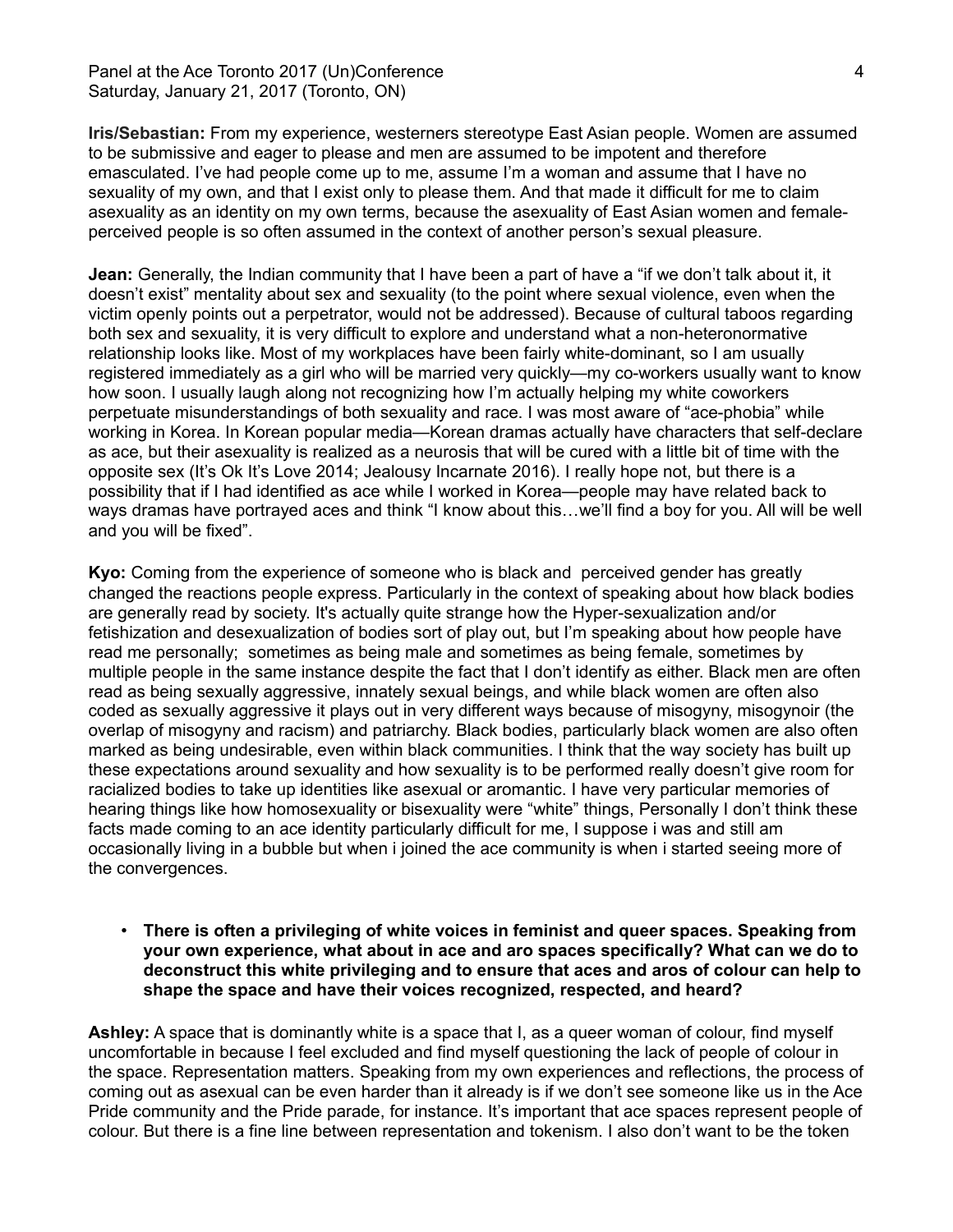person of colour in ace spaces, and thus there is a responsibility to those who provide ace spaces to ensure that it is not a dominantly white space but also that it is not a space where racialized peoples are provided room for the purposes of tokenism.

**Iris/Sebastian:** in ace spaces, I can't really speak to the aro experience, it's always white people being interviewed in the media and always white aces at Pride, if we're included in Pride at all. I remember when I was researching asexuality and figuring out whether I might want to use it as a label, that I only saw white aces holding up signs that said "this is what an asexual person looks like." I understand why they would want to do that, it can be very affirming to challenge stereotypes and show that not all ace people look the same way. The problem with that is that when people of colour see these signs and we realise that we don't look like the white people holding them, the message we receive is that asexuality is a white orientation and that's not okay. It makes it harder for us to claim it as an identity.

**Jean:** My experience is super limited, but I think what is happening now at the conference is empowering--as in allowing racialized aces to meet one another, share their unique experience, not feel alone, build solidarity, and feel more welcome to participate in events or committees. I recently heard my friend encourage people at a group event who are normally privileged to allow room for voices that are not (she worded it so much more beautifully than I could, but this was the jist). And the open acknowledgement of privileged voices vs non-privileged I think is a powerful reminder of the invisible barriers and limitations we can actively work against.

**Kyo:** I've been a part of many queer spaces. Luckily for me i think, many of those spaces have been made by or for queer people of colour, however in my experience of accessing ace spaces, which was pretty much just AVEN (Asexual Outreach and Education Network) online, a site which I no longer use, there had been a lot of push back against spaces for aces of colour, and when people tried to form these spaces, like threads in the forums, non racialized people would enter the threads and demand access to the conversations and try to take away from their...our space. I also remember watching the film (A)sexual ('a' in brackets) where the film meets with several ace people and not one of the ace people in the film was a person of colour. As Sebastian said having visibility for ace people can be really great but we need to also recognize the kinds of representation that are most prevalent.

## • **What words of inspiration do you have for other ace and/or aro people of colour as we continue to navigate and fight against white-centric, racist, and colonial spaces?**

**Ashley:** Keep doing things -- even seemingly little things -- every single day to speak up against and challenge colonial power and to celebrate your identities. Even little things can have great power. Go to that rally downtown. Write that poem! Sew an ace pride or racial pride patch onto your backpack if you want -- it will be noticed, if not by everyone, by some people. Post insightful articles on social media -- they can be educational for those who follow you on your social media outlets. Even touching one person and causing them to reconsider prominent societal ideas is impactful. Ask someone their pronoun rather than assuming you know their pronoun. Fill ace meetups and communities with your beautiful selves and your voices, experiences, wisdoms, and insights. Your presence and your existence -- our presence and our existence -- is activism.

**Jean:** "If they can't make it, we'll make it for them—10x better too" was the (probably super not helpful) advice I gave my first year student who explained their disappointment with a particular director's treatment of violence against women in his films. But however ridiculous, this ended up being my own personal mantra. I kind of always had a dream to write comics and this year I'm actually launching comics with my artist sister and we both have high hopes for breaking down so many